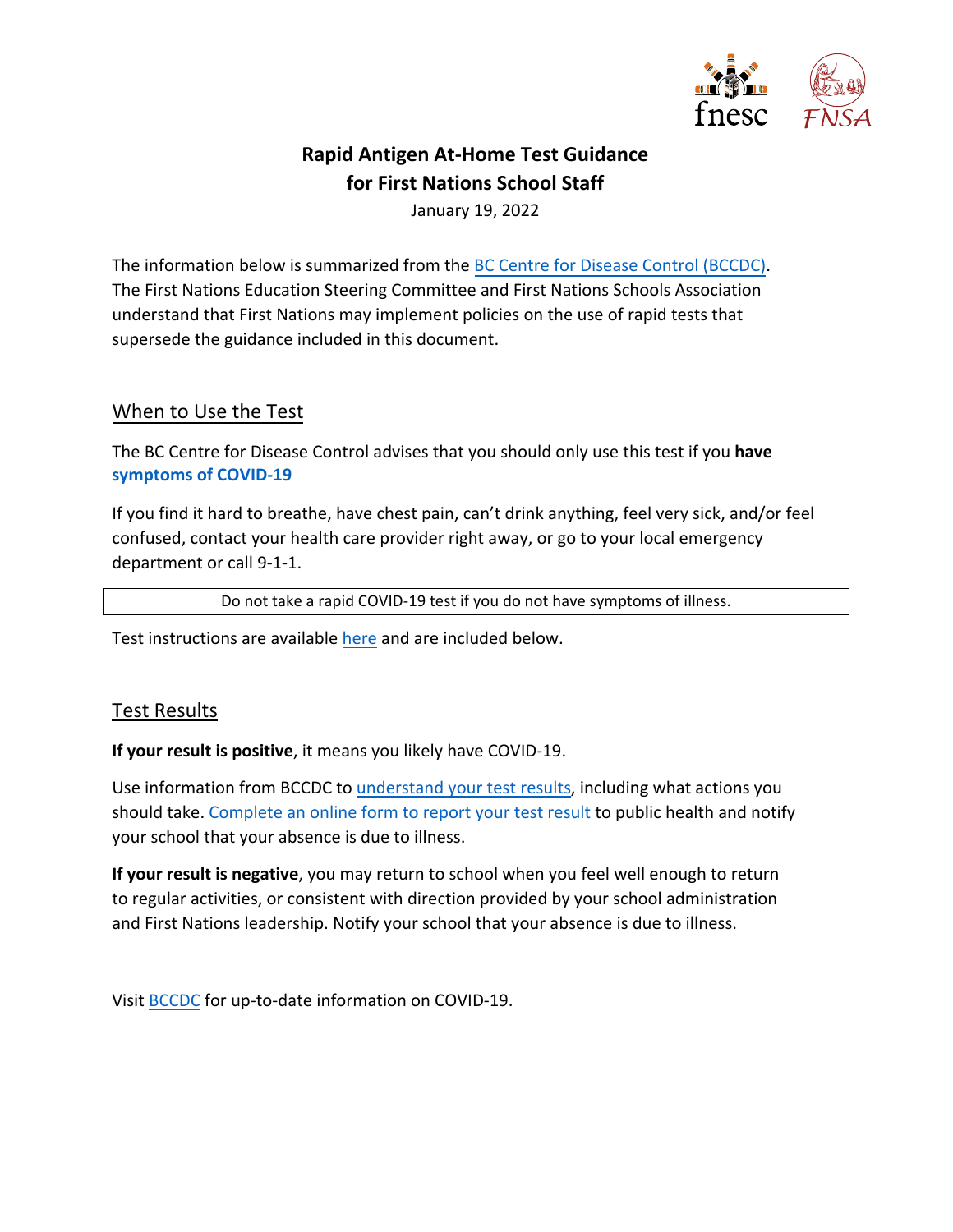### C. VID-19 Rapid antigen at-home test instructions Artron



#### Before you start

- Keep this test kit at room temperature or anywhere between 2°C - 30°C (do not store in freezer and keep away from direct sunlight; do not leave in a vehicle).
- Find a clean flat surface (free of food, drinks and clutter) that is easy to clean in the event of a spill.
- Do not eat, drink, smoke, vape, put in contact lenses, put on make-up, or touch your face during the test.
- This test is to be used for self-testing.
- Do not use this test if you have a nose bleed.

#### Resources

For further information about rapid testing, translated versions of this guide and videos of how to perform the test, use the QR code below or visit: **[bccdc.ca/covid19rapidtesting](http://bccdc.ca/covid19rapidtesting)**



- 繁體中文 • 简体中文
- ਪੰਜਾਬੀ
- Việt Ngữ
- español
- ትግርኛ
- français
- 한국어
- عريب .
- فار سی ۔



### Understanding the accuracy of your test

Rapid antigen tests detect the antigens (proteins) of the virus that causes COVID-19. It can take **3 to 7 days** after infection for there to be enough of the virus to be detected by the test. If a person with COVID-19 tests too early after they become infected, the test result can show as negative; this is called a false negative.

Rapid antigen screening only provides a point-in-time result. A negative result does not guarantee an individual is not contagious. If you have recently been exposed to COVID-19, you may still test positive later once there are enough antigens in your system for the test to detect.

### Instructions



Blow your nose and discard the tissue. Wash your hands with soap.



- Gather testing equipment:
	- Artron test kit: 1x test device 1x sterile swab 1x test tube (sealed with fluid) 1x test tube cap 1x test tube rack (if provided)
	- a timer
	- garbage can
	- small glass or cup (optional)

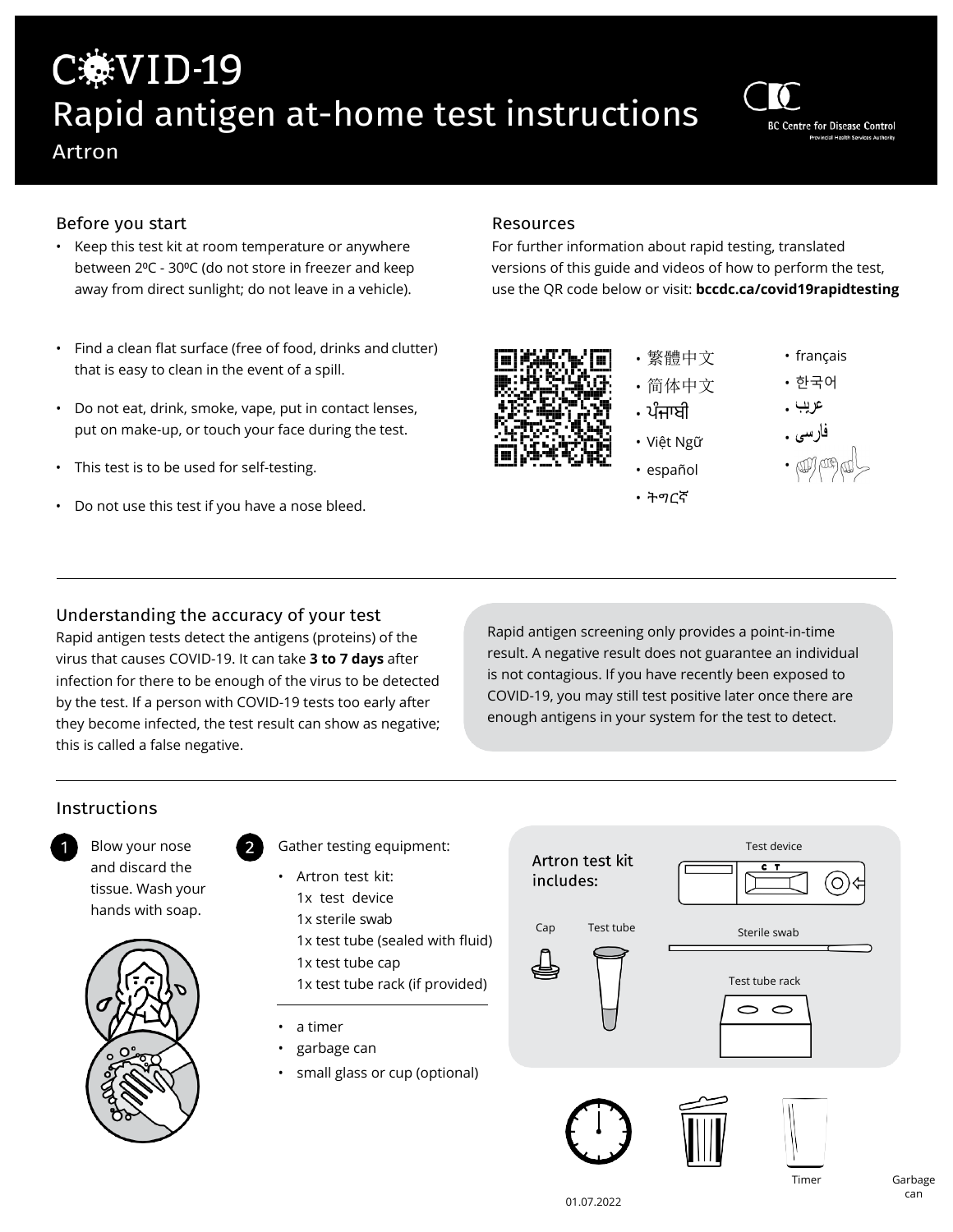# C兼VID-19 Rapid antigen at-home test instructions



### Artron



Peel off the foil seal from the test tube



Place filled test tube in the assembled test tube rack or a clean glass or cup





Collect your nasal sample:

- 1 Remove swab from packaging. Touch only the plastic handle.
- 2) Tilt your head back.
- Insert the cotton end of the swab 3 straight back (not up) into one nostril for 1.5cm (3/4 inch).
- Place the swab against the inside of 4 your nose to sample nasal fluid. Gently and slowly rotate 5 times.
- 5 Repeat in your other nostril with the same swab.

Do not use the swab for testing if there is any blood on it. Blow your nose and use a new swab. If you have had a nose bleed, wait 24 hours before testing.





Gently insert the cotton end of the swab into the test tube:



1 Swirl the swab tip **gently and slowly**  in the buffer fluid 10 times.



1 Swirl the swab tip **1.1 Swirl the swab while pinching** 1.1 Swirl the swab while pinching the sides of the tube to squeeze out all the liquid from the swab. Put swab in garbage.



Push cap firmly on to test tube to seal it.